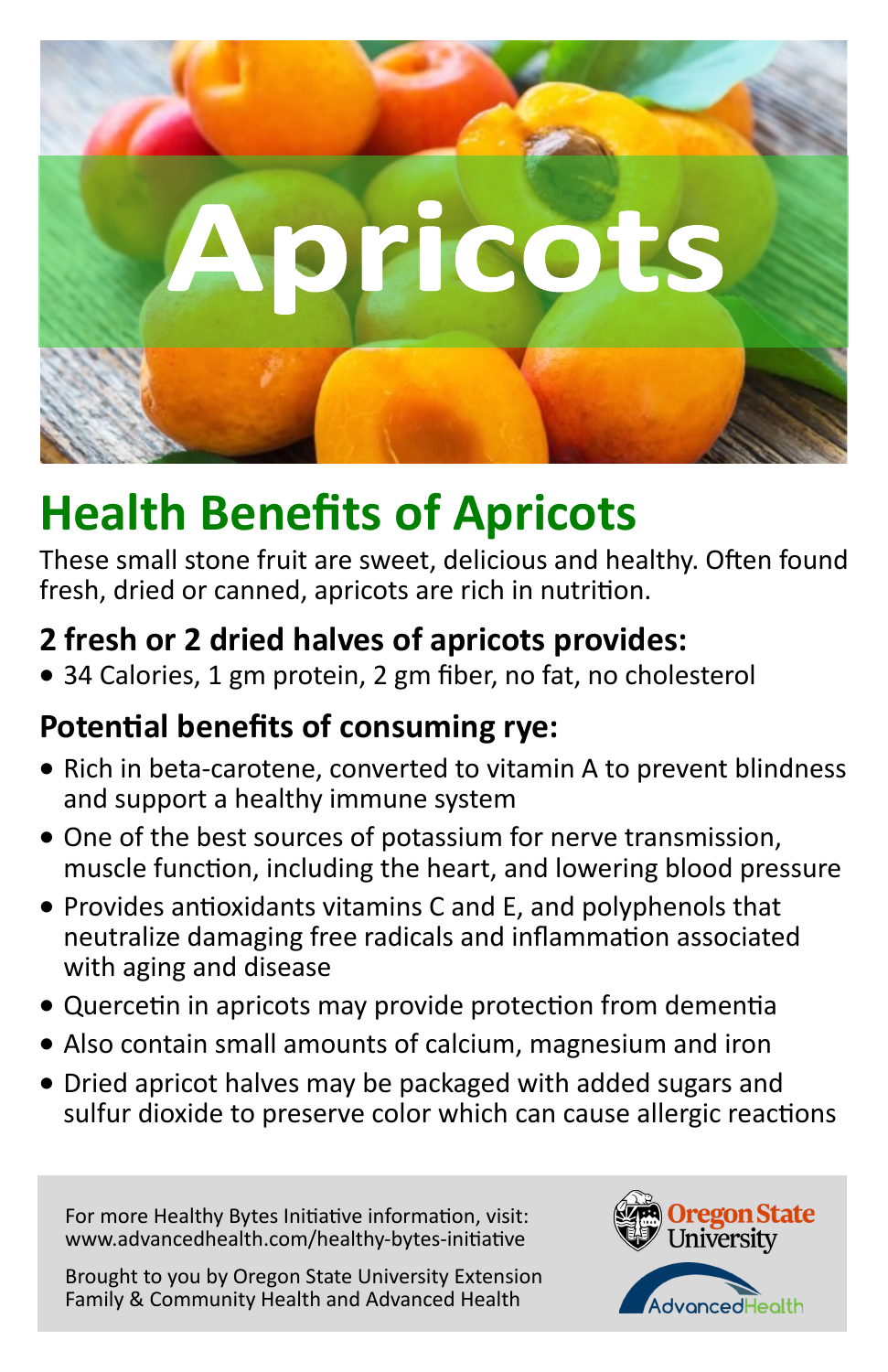### OSU EXTENSION FAMILY & COMMUNITY HEALTH

# Health Benefits of Apricots



Apricots are a member of the stone fruit or drupe family which includes peaches, plums, cherries, nectarines and olives. These fruits each have a large stone or pit inside. Apricots have a soft, velvety skin, with sweet flesh that is not overly juicy. Most apricots in the US come from California orchards.

## WHAT MAKES APRICOTS GREAT?

#### *Nutrition*

2 fresh or 2 dried halves of apricots provides 34 Calories, 1 gm protein, 2 gm fiber, no fat, no cholesterol.

As with other dried fruits, dried apricots are a more concentrated source of calories, nutrients and fiber. A 1/2 cup serving of dried apricots provides 157 Calories and nearly 5 grams of fiber.

#### *Vitamins*

Apricots are rich in antioxidants, which include betacarotene, vitamins C, E, K and polyphenols. They also have many other antioxidant compounds like quercetin, catechins and epicatechins, and gallic acid.

Beta-carotene, lutein and zeaxanthin help protect eyesight against age-related damage and blindness. Catechins, like those found in green tea, have anti-inflammatory properties and may help to control high blood pressure.

#### *Minerals*

Apricots are one of the best sources of potassium which is important for nerve transmission and lowering blood pressure. It is also essential for muscle contraction, including the heart muscle, and for maintaining kidney function. One half cup of dried apricots has 679 more grams of potassium than one banana.

#### *Fiber*

A serving of apricots provides 2 grams of fiber, which contributes to the minimum recommendation of 25-38 gm/ day. Apricots contain soluble fiber, known to modulate blood sugars and lower cholesterol. Soluble fiber also feeds our healthy gut bacteria and improves our immune system.

Insoluble fiber in apricots helps to move food through the digestive tract and may prevent some forms of cancer.

# BUYING & USING APRICOTS

Apricot season in the US runs May through August. Winter apricots are often imported from southern countries. Ripe apricots are dark orange and slightly soft with a fragrant aroma. Since the skins are edible, it is recommended to select apricots displaying the USDA organic label when possible. If unable to use fresh apricots right away, they can be frozen.

Store ripe apricots in the refrigerator unwashed. Wash just before slicing around the seam of the apricot and twist halves to remove the stone.

Add to smoothies and salads, fill halves with yogurt and nuts, or just enjoy plain. Try fresh or frozen in margaritas.

Dried apricots are often packaged with added sugars and sulfur dioxide to preserve color, which can cause allergic reactions. Select unsulfured dried fruit with no added sugars. Toss in cereal, yogurt or salads or chop into trail mix. Rehydrate dried apricots by pouring boiling water over them and letting them sit for 5 minutes. Then add to stir fry vegetables or mashed potatoes.

Winter apricots can be less sweet and are often used in making jams, jellies and syrups. Use fresh or frozen apricots for these preparations. You can also add these to soups and stews.



stephanie.polizzi@oregonstate.edu 631 Alder Street, Myrtle Point, OR 97458 541-572-5263 ext 25291 https://extension.oregonstate.edu/coos/healthyfamilies-communities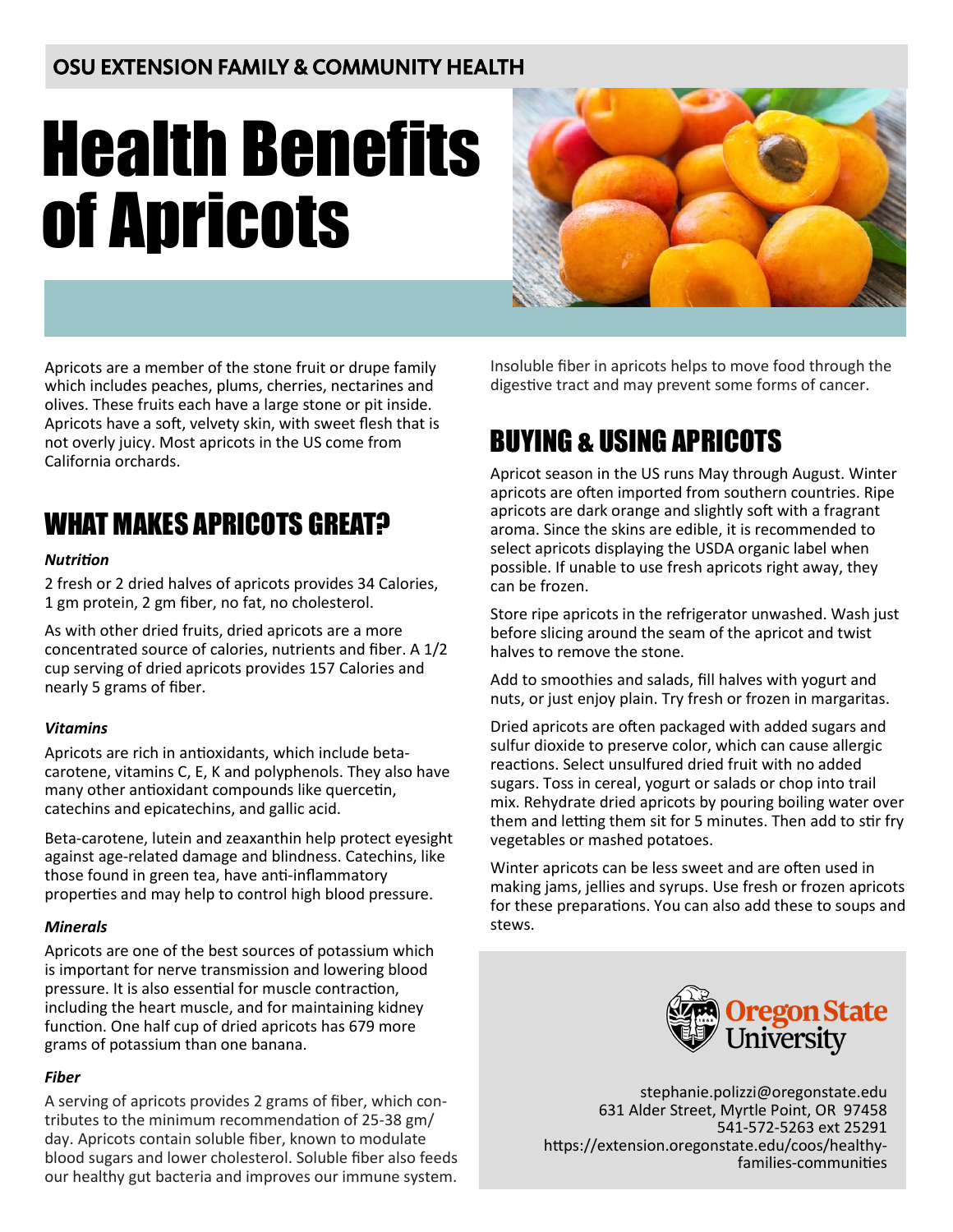#### **HEALTH BENEFITS OF APRICOTS**

### *Apricot Crisp*

#### **Plantbasedonabudget.com**

#### **Ingredients:**

2 pounds fresh apricots, pitted and quartered 1/4 cup granulated sugar (coconut sugar works) 1 tsp dried culinary lavender buds (optional) Pinch of salt

1 cup rolled oats 1/2 cup all-purpose flour 1/3 cup brown or coconut sugar 1/4 tsp salt 1/4 c canola oil

#### **Directions:**

- 1. Preheat oven to 355°F.
- 2. In 8x8" baking dish or pan, combine apricots, and first set of ingredients.
- 3. In a medium mixing bowl, combine oats and second set of ingredients except oil. Drizzle the oil into dry ingredients and mix until crumbly.
- 4. Sprinkle oat topping on the apricot mixture.
- 5. Bake uncovered 25 minutes or until fruit is bubbly and topping is golden brown.
- 6. Serve warm, room temperature or cold.

#### *Apricot Spinach Salad* **ToriAvey.com**

#### **Ingredients:**

12 oz baby spinach, cleaned 3/4 c unsalted raw walnuts 5 whole ripe apricots, sliced

Dressing: 1 c ripe avocado, diced 1 c fresh basil leaves 1/4 c fresh lemon juice 1 tsp honey 1 Tbsp olive oil 3/4 c cold water 1/2 tsp salt

#### **Directions:**

- 1. Toast walnuts in dry skillet over medium heat until they begin to brown and smell toasty.
- 2. Combine spinach, walnuts and apricot slices and toss gently.
- 3. Add dressing ingredients to blender and process until smooth and creamy. Add 1 Tbsp at a time until mixture is creamy enough to pour.
- 4. Drizzle dressing over salad and serve.

#### *Apricot Bars* **Wholesomelicious.com**

| Ingredients: |  |
|--------------|--|
|              |  |

#### *Crust:* 2 c almond flour 2 Tbsp coconut oil 1 Tbsp vanilla 1 Tbsp water 1/4 tsp salt

*Filling:* 1 1/2 c dried apricots 3 c boiling water 1 Tbsp lemon juice 1 Tbsp maple syrup

#### *Crumb topping:* 1 tsp cinnamon 2 Tbsp coconut sugar 1/2 Tbsp coconut oil

1/4 tsp salt

#### **Directions:**

- 1. Place dried apricots in medium bowl and pour boiling water over them and let sit 20 minutes. Drain and add to food processor. Add lemon juice and maple syrup and pulse until thick and mostly smooth with a few chunks.
- 2. Preheat over to 350°F and line 8x8" pan with parchment paper.
- 3. Combine crust ingredients in food processor and pulse until crumbly. Distribute evenly around pan. With another piece of parchment paper or wooden spoon, press mixture firmly into the pan.
- 4. Bake 13 min or until golden brown and allow to cool. Keep oven on for next step.
- 5. Make the crumb topping by pulsing in food processor until crumbly, about 10 seconds.
- 6. Spread apricot filling over cooled crust. Top with crumb mixture.
- 7. Bake 15-18 minutes or until top is golden brown. Cool and cut into squares.

#### **REFERENCES**

Fdc.nal.usda.gov Ods.od.hih.gov/factsheets Organicfacts.net

Oregon State University Extension Service offers educational programs, activities, and materials without discrimination based on age, color, disability, gender identity or expression, marital status, national origin, race, religion, sex, sexual orientation, or veteran's status. Oregon State University Extension Service is an Equal Opportunity Employer. This publication will be made available in accessible formats upon request by calling 541-572-5263 ext 25292. For information on accessibility, go to http://extension.oregonstate.edu/coos/coos-county-extension-accessibility.